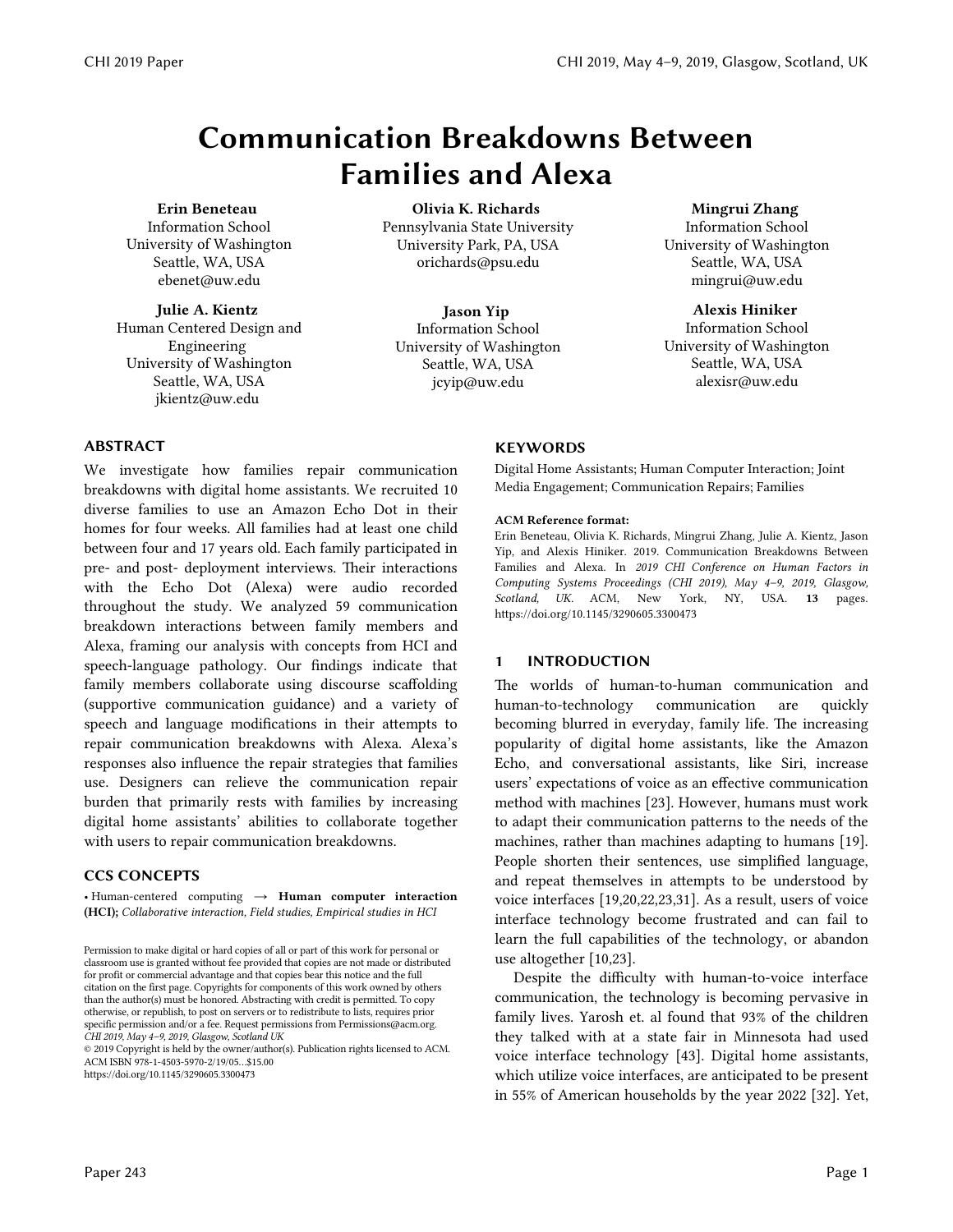the prevalence of the technology does not necessarily indicate the successful, ongoing use of the technology. True conversational capabilities have not yet been fully realized [33,34], and we want to better understand how human-technology "conversations" can be improved.

In our research, we blend two fields of study: humancomputer interaction (HCI) and speech-language pathology. HCI has a long history of research in how humans communicate with computers, robots, and other conversational agents [26,39]. Speech language pathology has a long history of research on human-to-human communication development, communication disorders, and remediation [14,35]. Drawing from these two fields, we aim to better understand the communication breakdowns and repair strategies used between families and digital home assistants, specifically, the Amazon Echo Dot (who we refer to as the conversational partner "Alexa").

To frame our study, we use the concepts of joint media engagement [40], conversational analysis [27], pragmatics [35], and discourse scaffolding [41]. Building on these concepts, we explore the communicative relationships between digital home assistants and families. Our specific research questions are: 1) What types of communication breakdowns occur? 2) How do families repair communication breakdowns with Alexa? 3) How does Alexa repair communication breakdowns with family members?

We gave Amazon Echo Dots to 10 economically and ethnically diverse families to use in their homes for four weeks. None of the families had previously owned a digital home assistant. We conducted pre- and postdeployment interviews with all 10 families in their homes, and we captured audio of natural, unscripted family interactions with Alexa. Based on an analysis of 59 conversational interactions, we discuss three types of responses from Alexa that signal communication breakdowns and a taxonomy of five strategies that family members used to repair breakdowns. At times, Alexa initiated collaborative communication repair opportunities with her communication partner, but currently, the brunt of communication repair work lies with the family. Designers could use the analysis of communication repair types to create relevant and helpful responses for digital home assistants to use during communication breakdowns. We conclude with design suggestions that can improve digital home assistants' facilitation of conversational repairs with families.

## 2 RELATED WORK

## Human Communication and Communication Breakdowns

In the field of speech-language pathology, pragmatics incorporates the social aspects of communication, including turn taking, topic maintenance, socially appropriate speech and language use, and code switching [18,35]. Code switching involves the recognition of different communicative expectations for different communication partners and/or different communication environments [8]. The most explicit form of code switching is to switch languages to match the language of the communication partner, such as shifting from English to Spanish [13]. A subtle form of code-switching, in which the rules and use of language are dependent on the communication context, is demonstrated when a teenager uses a different conversational tone and different vocabulary when talking to friends than when talking to a parent. Pragmatics, and specifically code switching, requires some understanding and intentional thought behind communication interactions [17,35,36]. As such, linguistic code switching often begins around ages 4-5, when children begin intentionally talking in different ways to different people, in different settings [44].

Communication repair refers to the work of restoring shared understanding after conversational partners misunderstand each other. Essentially, the person who is talking needs to rephrase or say something differently because the person they were talking to did not understand what they were saying [25]. The ability to code switch can aid in conversational repair and can be thought of as the act of adjusting your speaking style to accommodate the listener [41]. These adjustments to speaking style can take many forms and are dependent on the communicator's language abilities. For example, children often use repetition as their initial repair strategy when presented with "neutral" clarification responses, such as "huh," "what," and "I don't know" [6,25]. Children ages nine and older might use contextual cues, such as defining terms, to repair a communication breakdown, whereas this can be more challenging for younger children [6]. Adults may engage in discourse scaffolding to assist children in expanding or adjusting their speech [41]. Discourse scaffolding is a mechanism to guide learning through communication strategies with the intention of gradually transferring skills and responsibility to the learner [38,41]. At an early communication stage, an example of discourse scaffolding is when a child says,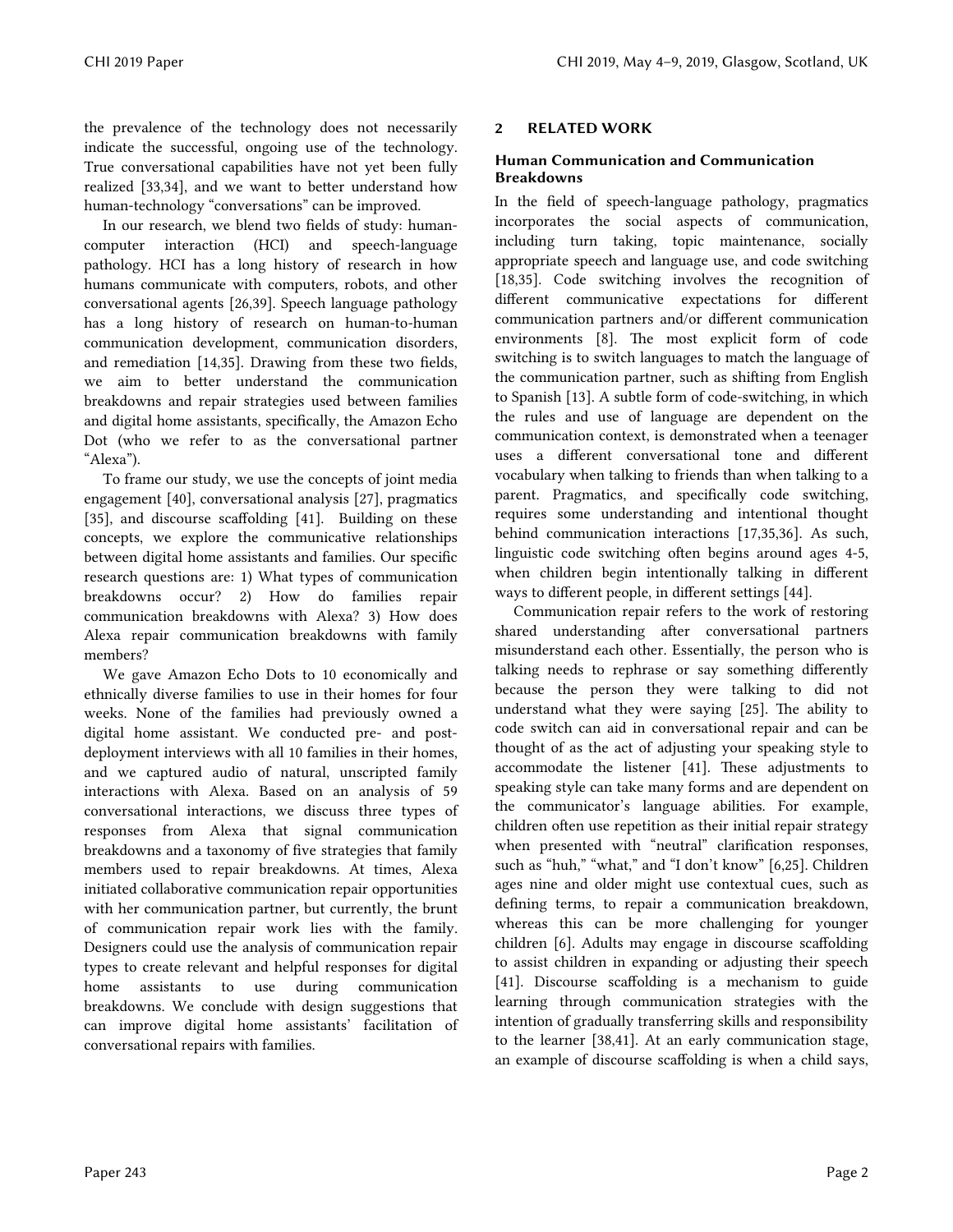"*cookie,*" and a parent responds with an expansion of the child's utterance: "*you want more cookies.*"

Dynamics between multiple communication partners, especially those involving young children, can be heavily influenced by the communicative development ages of the communication partners and the context of the communication interaction [14,18,21,24]. Our earlier example of discourse scaffolding was appropriate for a very young child, whereas the communication interaction between a teenager and parent would look very different. For example, a parent might use discourse scaffolding through questioning to lead the teen to expand on their own language. The parent might ask, "*What did you do after school?*" and the teen might reply, "*hung out with friends.*" The parent could then scaffold further elaboration with questions, such as, "*where did you and your friends hang out?*" While these examples highlight the nuances of communication interactions between family members of different ages and developmental stages, we find that the communication interaction can become even more complex when one of the communication partners is not human.

## Human-Computer Communication

The field of HCI has a well-established body of literature on how humans verbally communicate with computers, robots, and other devices. In 1987, Suchman framed acts of human-machine interaction as a dialog between communication partners [39]. From this perspective, the work of the designer is to enable human and machine collaboration towards a shared understanding through continuous acts of collaborative communication repair when breakdowns occur. Yet, despite this legacy, and improvements in human-computer communication techniques [2–4], research continues to demonstrate that humans adapt their communication styles and patterns to match the machine, both with robots [31,42] and computers [28,30], rather than the other way around. Humans shorten their sentences [20,31], use repetition [1], increase volume [5] and hyperarticulate [28] as repair strategies. These modification strategies are motivated by a desire to achieve successful communication with computers [5,30].

## Communication Breakdowns with Voice Interfaces

In recent years, the field of HCI has begun to examine human communication with conversational agents, such as Siri, and with digital home assistants, such as the Amazon Echo [10,23,34,37]. Despite the "conversational" interface with conversational agents, people are not yet able to talk to technology in the same way that they talk to other people [23,34]. Users of conversational assistants often need to shorten their queries to key words, since increased utterance length can increase the likelihood of speech recognition errors, both with conversational agents and with other humans [19,22–24]. We also see young children using repetition as an initial conversational repair strategy when they are talking to a computer game [9]. With current systems, the burden of ensuring a successful communication interaction with a conversational agent continues to fall to the human in the conversation, with little support from the conversational agent itself [12,34].

The majority of research on communication breakdowns and repairs takes place in 1:1 interactions [19,20,22,24,25,31,43]. One of the few studies that investigates how multiple people work together to repair communication breakdowns with a conversational agent observed friends meeting in a café, using the conversational agents (such as Siri) on their phones [34]. The researchers used conversational analysis as their approach, based on the principle of analyzing naturally occurring interactions with technology from the user's point of view [27]. Their findings revealed that when a communication breakdown occurs with a conversational agent, multiple people attempt communication repairs, passing the phone from person to person. Our specific interest is how families repair communication breakdowns with digital home assistants in naturalistic use in their homes.

We can turn to literature on how technology is situated within family dynamics for reference, such as Takeuchi and Stevens documentation of "Joint Media Engagement" (JME) and the ways families make meaning around their technology experience [40]. Family members, particularly parents, use media as shared learning opportunities, scaffolding communication around the media experience [16,40]. Comparatively little work has examined children's and families' interactions with digital assistants. Yarosh and colleagues found that children struggled to formulate queries to a voice interface [43] and Cheng and colleagues define a taxonomy of communication repair strategies that preschoolers use when talking to a voice-driven game [9]. Porcheron et al. report on a study of five families using the Amazon Echo in their homes, and they describe how a family of two adults and two children take turns in attempting to repair a communication breakdown with their Amazon Echo [33]. The authors conclude that the device's responses to the communication breakdown are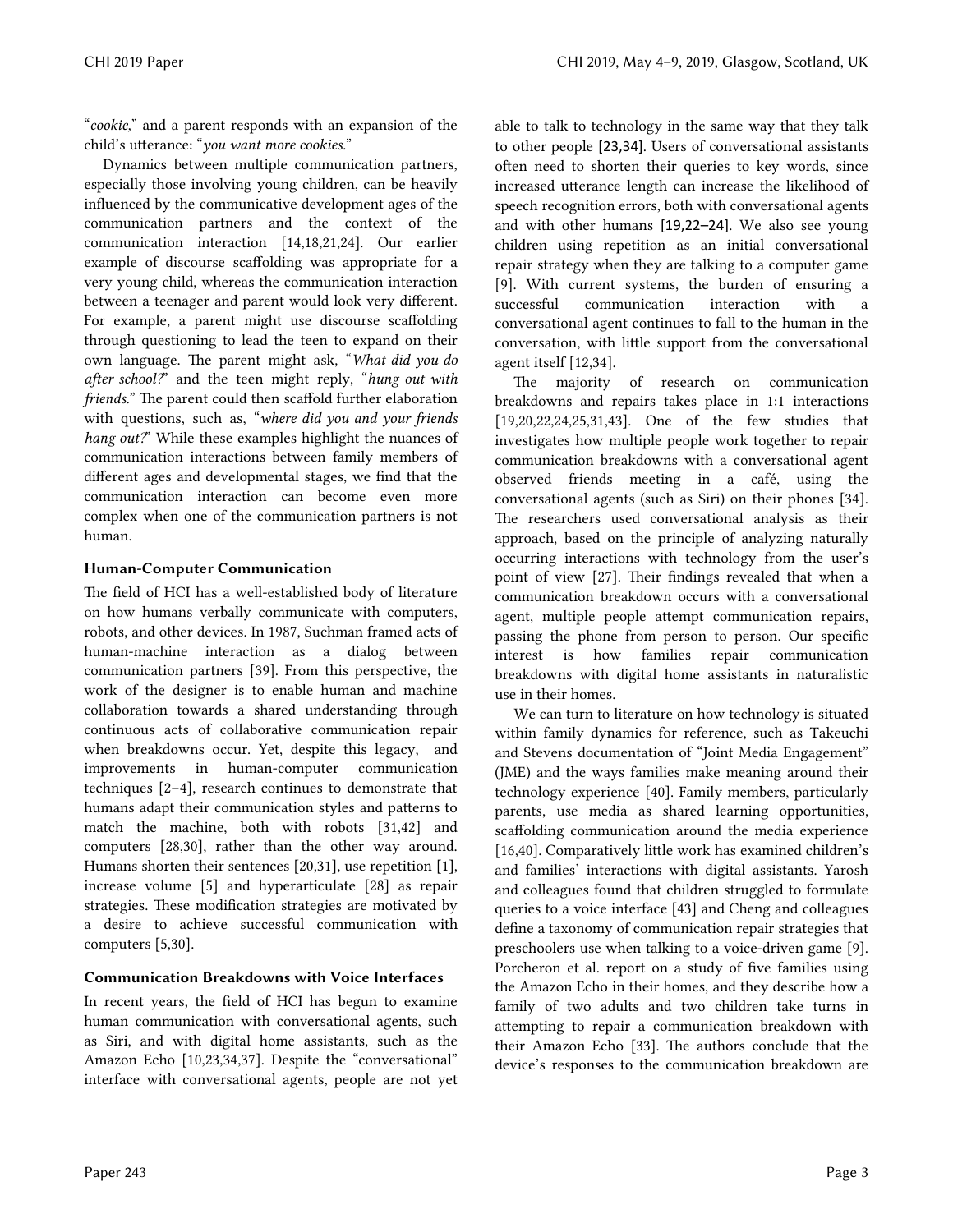ineffective in supporting the participants in identifying the cause of the breakdown.

In this study, we expand the body of work on communication repair strategies with conversational agents and digital home assistants. We specifically explore how diverse families attempt to repair communication breakdowns with the conversational partner Alexa (their Echo Dot) through a close analysis of conversational interactions.

## 3 METHOD

We conducted a four-week field study with 10 families, audio recording their everyday interactions with the Amazon Echo Dot (second generation).

## **Participants**

 We recruited 10 diverse families to use the Echo Dot for a period of four weeks, intentionally recruiting families who represent a wide-spectrum of family life. Families selfidentified as never having owned a digital home assistant. Families also reported having a total household income at or below the median for the county in which the study was conducted. Families ranged from families of two to families of five (see Table 1). All families had at least one child between the ages of four and 17 living in the home. Two families were bilingual, in which all family members spoke both English and Spanish in their homes.

### Procedure

We collected audio data throughout the four-week period, using a custom-built audio sampling system designed to record interactions every time the trigger word "Alexa" was spoken. We also conducted pre- and post-deployment interviews with families in their homes at the start of the deployment period and at the conclusion of the four weeks. We compensated families with US\$100 in gift cards for completing the study, and they were able to keep their Echo Dot after the conclusion of the study. The study was approved by our university's Institutional Review Board.

Table 1. Total family members, ages, and ethnicity of participant families.

| Family | N              | Adult | Adults      | Child | Ethnicity   |
|--------|----------------|-------|-------------|-------|-------------|
| ID     |                | N     | age         | ages  |             |
|        |                |       | ranges      |       |             |
| А      | 4              | 3     | $41 - 68 +$ | 13    | Asian       |
| B      | 4              | 3     | 18-55       | 12    | White/Asian |
|        | $\overline{2}$ |       | $41 - 55$   | 9     | White       |
| D      | $\overline{4}$ | 2     | $26 - 55$   | 3, 5  | Hispanic    |
| E      | 5              | 3     | $26 - 67$   | 4,8   | White       |

| Family | N              | Adult          | Adults    | Child   | Ethnicity |
|--------|----------------|----------------|-----------|---------|-----------|
| ID     |                | N              | age       | ages    |           |
|        |                |                | ranges    |         |           |
| F      | 5              | 3              | $18 - 55$ | <1, 5   | Hispanic  |
| G      | 3              | 1              | $26 - 40$ | 10, 16  | African   |
|        |                |                |           |         | American/ |
|        |                |                |           |         | White     |
| H      | $\overline{2}$ | 1              | $41 - 55$ | 9       | White     |
|        | 5              | $\overline{2}$ | $26 - 40$ | 2, 4, 6 | White     |
|        | 2              | 1              | $18 - 25$ | 4       | White     |

### Audio Capture

To capture audio recordings of participants' interactions with the Echo Dot, we created an audio buffer system inspired by the open source code from Porcheron et al. [33]. The software captures audio when the trigger word "Alexa" is spoken; it saves one minute of audio prior to the trigger word, along with three additional minutes during and after the trigger word is spoken. It then pushes a total of four minutes of audio to a secure server.

For our study, we deployed the audio recording system on a Samsung tablet computer that families placed near the Echo Dot in each of their homes. We instructed families to keep the tablet plugged in and not to use the tablet for anything other than for the study's audio recording. The recording system also had both a "record a thought" button and a "delete" button available for families to leave explicit comments for the researchers or to delete the audio capture files, based on the desires of the participants.

## Analysis

We used an inductive process to analyze the audio capture conversational samples [7,11,29]. We began with memoing and open coding during the initial transcriptions of the audio capture files. Through memoing and open coding, we noticed an emerging theme related to communication breakdowns. We then began coding communication breakdowns from transcripts of each of the 10 families, developing and revising codes as we found additional examples of communication breakdowns, reviewing a total of 14.5 hours of audio capture. We continued this process until communication breakdown codes were stable and applicable to multiple families. Once codes were stable, we reviewed transcripts from each of the 10 families for communication breakdowns again. We included communication breakdowns from each family in our corpus of 59 communication breakdown interactions, systematically going through each individual family's transcript and pulling out communication breakdowns for each code (when present). If a family had multiple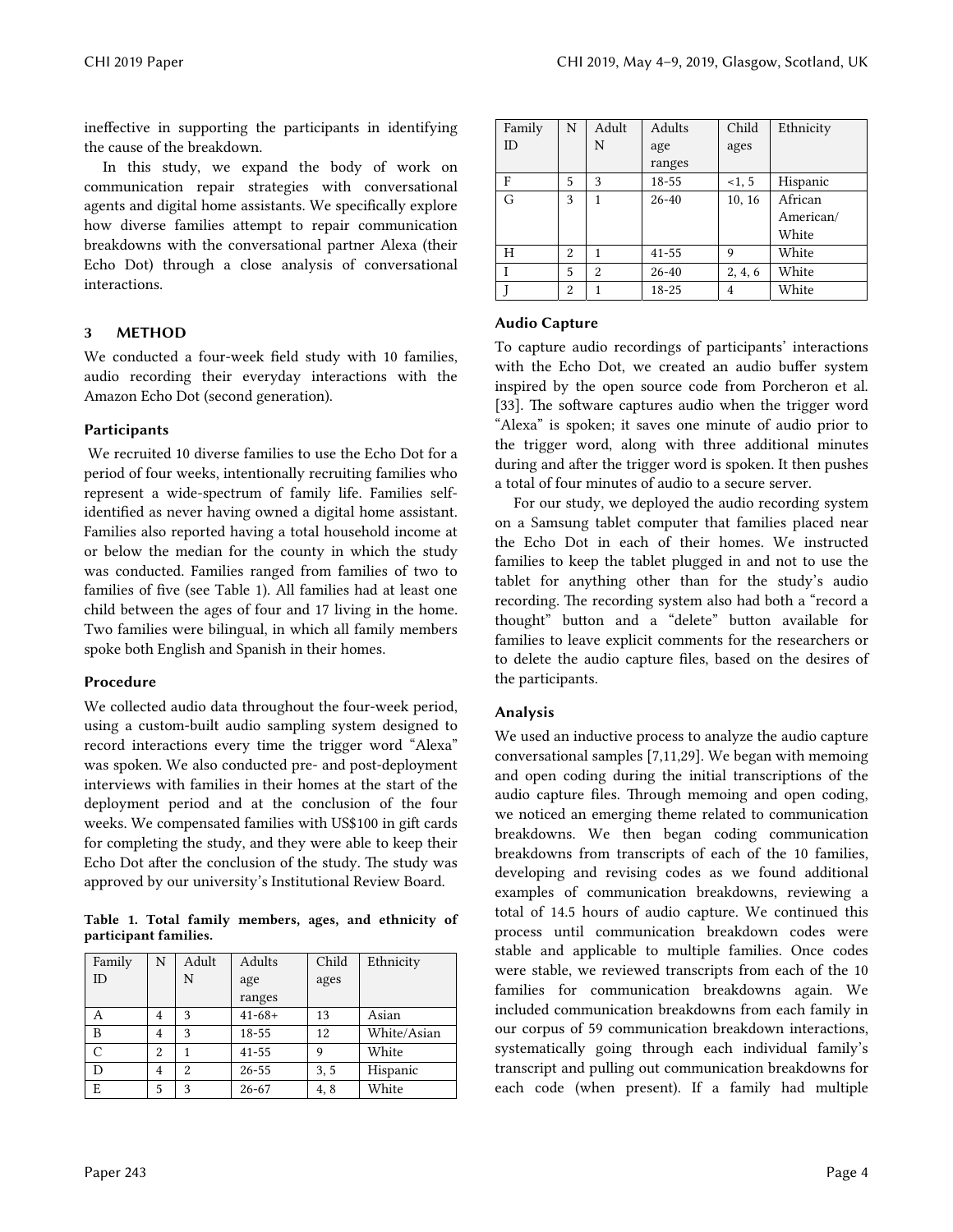communication breakdowns for a particular code type, we reviewed the instances and chose no more than three instances of that code type for deeper analysis. For example, Family C had multiple instances of adjusting prosody; we chose three instances that we felt were most representative to be included in the corpus for deeper analysis.

For our final analysis on communication breakdowns and repairs, a total of 59 conversational interactions falling under the broad themes of communication breakdowns and repairs were deeply analyzed by two researchers. Communication breakdowns were defined as interactions between family members and Alexa which did not result in an appropriate response from Alexa to the human communication partner. We drew on the HCI conversational analysis approach to analyze family conversations set in natural environments, with a focus on the user's experiences. The use of conversational analysis in HCI aims to highlight opportunities for designers to improve interactions between humans and computers by detailing the structure of interactions from the user's perspective [27].

The first author, a speech-language pathologist (SLP), used speech-language constructs when analyzing communication breakdowns and repairs. Constructs are defined in our findings below. We also consulted a practicing SLP on the codes and themes related to family communication repair strategies. The practicing SLP validated the communication repair strategies identified and validated the repair types used in the conversational samples discussed in this paper. For additional validation, we consulted a second SLP, also a researcher, who validated the repair strategy definitions used.

During our analysis, we discovered that family members were not the only communication partners to attempt communication repairs in conversations. Alexa also engaged in communication repair attempts, and therefore we have included an analysis of Alexa's communication repairs in the findings, in addition to family communication repairs.

We also want to explicitly state that in our findings and discussion, we refer to Alexa in a personified form. We do this for two reasons: 1) Alexa is a communication partner in the conversational interactions and is most easily identified by name and personal pronoun when discussing the complex interaction between multiple conversation partners. 2) We reflect our participant families' language describing Alexa, based on our interviews and audio capture.

## 4 RESULTS

All 10 of our families experienced communication breakdowns with Alexa. To illustrate our findings, we discuss three distinct conversational samples from three different families in which we highlight the complex communication dynamics between multiple family members and Alexa. Before our discussion of these rich conversational samples, we provide an explanation of the constructs we use to describe the communication interactions between family members and Alexa (shown in Tables 2-4).

Our families used a variety of specific speech and language repair strategies, which we categorize under the broader construct of "communication repair types." Communication repair types are listed in Table 2, with quotes from our participant families used as examples.

In addition to specific repair strategies, we define a variety of discourse scaffolds between family members that occur during collaboration, adapted from the fields of education and speech-language pathology [38,41]. These scaffolds occur both between family members and between family members and Alexa. The discourse scaffolds are listed and defined in Table 3. Examples of discourse scaffolds are described when we discuss the three specific family communication breakdowns.

|                 |  |  | Table 2. Speech and language repair strategies used by |  |
|-----------------|--|--|--------------------------------------------------------|--|
| family members. |  |  |                                                        |  |

| Repair Type  | Definition         | Example                  |
|--------------|--------------------|--------------------------|
| Prosodic     | Adjustments to     | "Alexawhat isthe         |
| changes      | the rhythm or      | . . temperature?" [each  |
|              | cadence of         | individual word          |
|              | speech, including  | pronounced slowly        |
|              | pausing and the    | and clearly instead of   |
|              | rate of speech     | in a conversational      |
|              |                    | manner]- Family C        |
| Overarticul- | Exaggerating       | "Alexa, play 'Make it    |
| ation        | sounds, also       | Rain' by Dack steN"      |
|              | referred to as     | [emphasis and            |
|              | hyperarticul-      | prolongation of final    |
|              | ation [22]         | consonant]- Family C     |
| Semantic     | Modifying the      | "Alexa, play little kid  |
| adjustments  | meaning of a       | music."                  |
| and          | word or sentence,  | (Alexa): I couldn't find |
| modification | including          | any little kid songs.    |
|              | providing "cues,"  | "Alexa, play kids        |
|              | such as defining   | songs."- Family G        |
|              | a word [6]         |                          |
| Increased    | The speaker        | "Alexa stop."            |
| volume       | raises their voice | "Alexa stop!" [louder] - |
|              | specifically for   | Family D                 |
|              | the interaction    |                          |
|              | with Alexa         |                          |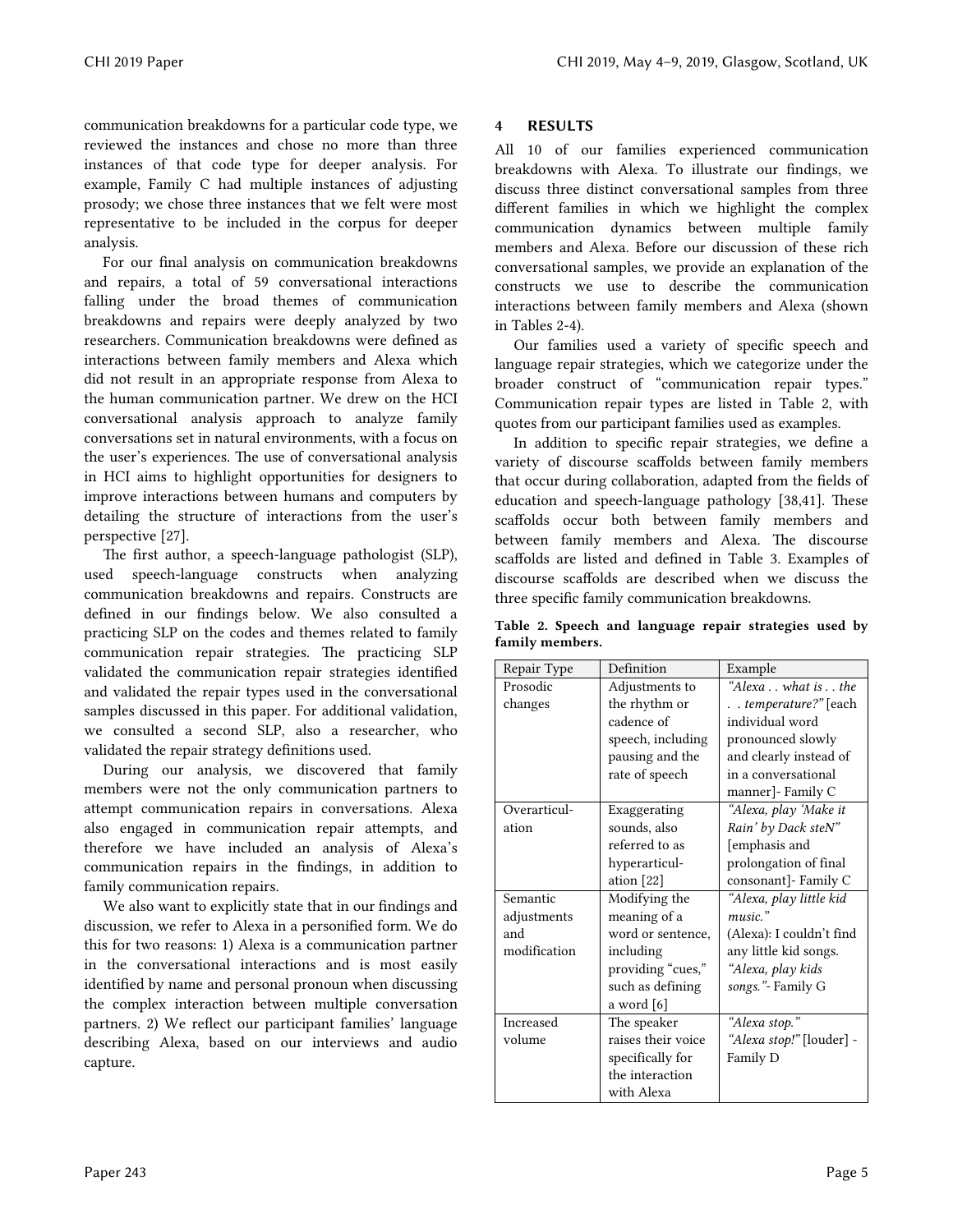| Repair Type | Definition     | Example                 |
|-------------|----------------|-------------------------|
| Syntactical | Modifying      | "Alexa, thank you, stop |
| adjustments | sentence       | $it.$ "                 |
|             | structure or   | (alarm continues)       |
|             | grammatical    | "Alexa, stop." - Family |
|             | elements       | H                       |
| Repetition  | The speaker    | "Alexa, call [name].    |
|             | repeats an     | (Alexa): Do you mean    |
|             | utterance used | [name]?                 |
|             | earlier in the | "Volume to eight. Call  |
|             | same           | [name]. Alexa, call     |
|             | conversation   | [name]".- Family A      |

Our final construct is that of Alexa's responses and how they signal communication breakdowns. We encountered three types of responses from Alexa that indicate a communication breakdown. Examples from our audio capture of Alexa's responses are listed in Table 4.

Table 3. Discourse scaffolds families used to support one another in reformulating their communication with Alexa.

| Discourse Scaffold | Definition                               |  |
|--------------------|------------------------------------------|--|
| Direct instruction | Telling a family member what they        |  |
|                    | should say or why something has          |  |
|                    | happened                                 |  |
| Modeling           | Producing an utterance to demonstrate    |  |
|                    | the desired response                     |  |
| Redirection        | Refocusing the conversation on a desired |  |
|                    | topic                                    |  |
| Expansion          | Adding on to something said by           |  |
|                    | someone else                             |  |
| Contraction        | Shortening something that has been said  |  |
| Consulting         | Family members asking others for         |  |
|                    | assistance or information                |  |

#### Table 4. Signals from Alexa that a communication breakdown has occurred.

| Response type    | Definition          | Example             |
|------------------|---------------------|---------------------|
| Acting on        | Performing an       | "Alexa. what        |
| Misunderstanding | action or           | should we do this   |
| (AoM)            | providing a         | night?              |
|                  | response based on   | Alexa responds      |
|                  | misheard or         | with a definition   |
|                  | misunderstood       | of "this night."    |
|                  | input               |                     |
| Neutral          | Providing an        | "Sorry, I don't     |
| Clarification    | indication that the | know that."         |
| Response (NR)    | communication       | "Sorry, I'm not     |
|                  | partner's           | sure."              |
|                  | interaction was     | "I'm not quite sure |
|                  | unclear             | how to help you     |
|                  |                     | with that."         |

| Response type                              | Definition                                                       | Example                                                                                |
|--------------------------------------------|------------------------------------------------------------------|----------------------------------------------------------------------------------------|
| Specific<br>Clarification<br>Response (SR) | Providing specific<br>information to<br>request<br>clarification | "Did you mean<br>[person's name]?"<br>"Is that 10:45 in the<br>morning or<br>evening?" |

# Family Collaboration on Repair Strategies

We explored the variety of communication repair strategies that family members use with Alexa, within the framing of family collaboration and joint media engagement. We present three examples of communication breakdowns with three different families, and use speech and language constructs to analyze the specific repair strategies used in detail.

# *Communication Breakdown 1: Family E*

Our first communication breakdown occurs in Family E, who are talking while music is playing on their Echo Dot. The topic of conversation is about popsicles, a flavored ice treat. The son (age 8) initiates communication with Alexa. Alexa responds by acting on a misunderstanding. The mother collaborates with her son in repairing the communication breakdown, to which Alexa responds with specific clarification responses. The family ultimately carries on the conversational topic without Alexa.

(Son): Can I ask a question? (Mother): What? (Father): What's the question? (Son): Um (pause) what are popsicles made of? (Father): Why would I tell you that? (Son): Alexa, (pause and music stops) what are popsicles made of? (Alexa): Three, six servings of s'mores popsicles are, you'll need two cups cold milk, one . . . (Alexa continues to talk) (Mother, talking over Alexa): She thinks it's s'mores popsicles because you didn't articulate. (Mother, in louder voice): Alexa, (pause and Alexa stops talking) how do you make a popsicle? (Alexa): Okay, for popsicles, I recommend a top recipe called sweet pink popsicle orange summers, which take eight hours and five minutes to make. (Mother talking over Alexa): Oh my god. (Alexa): You can ask for more information, or for more recipes, say next. (Son): Next (Mother): Alexa, stop. Resume music. (Father): Hey. You're a smart kid. What do you think popsicles are made of? (Son): Ice? (Father): No. (Mother): How do you make ice? (Father): How do you make it?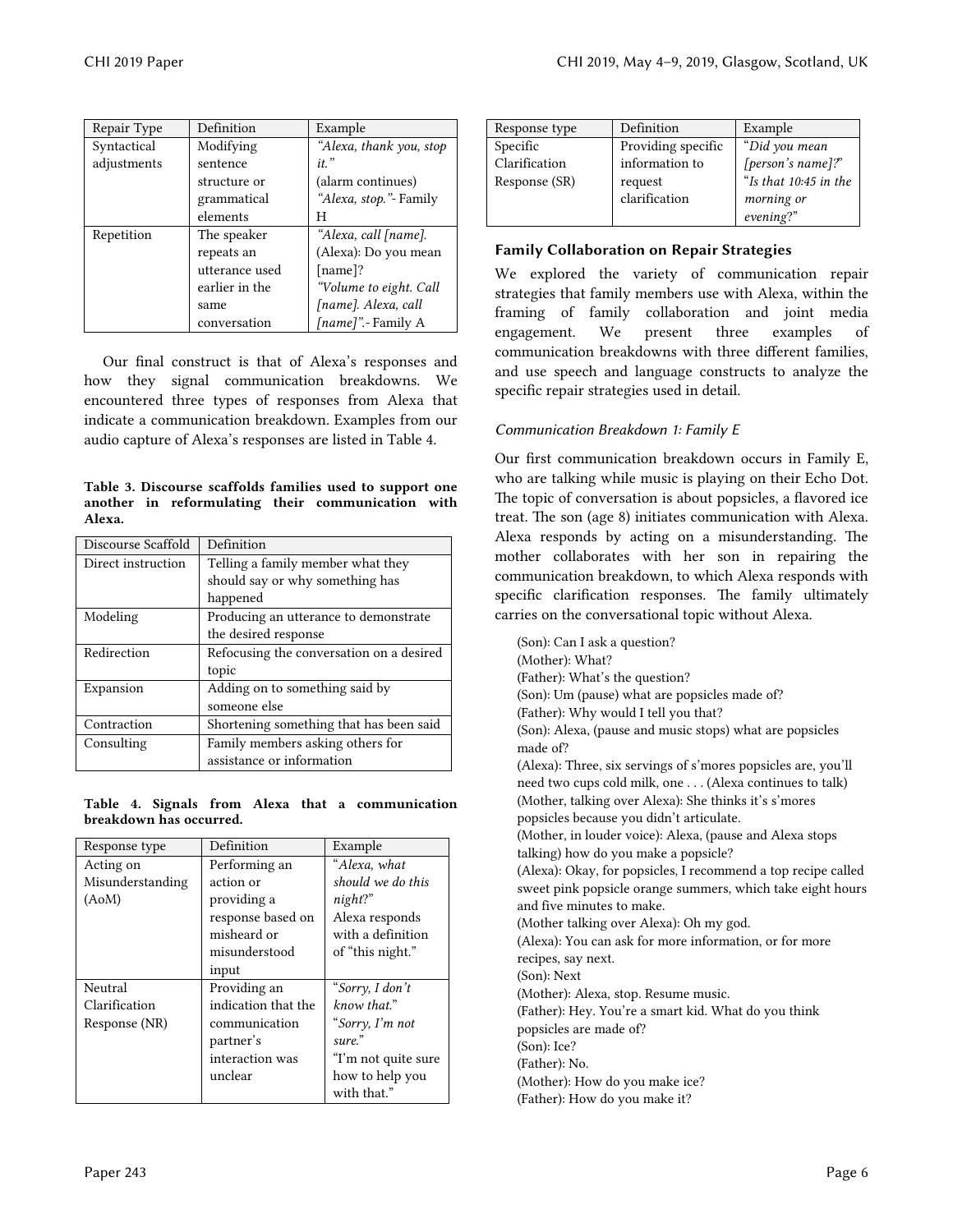(Son): Water. (Mother): Plus what? (Son): Plus steam! No, plus cold. (conversation continues between parents and child about popsicles)

In this interaction, the son first asks his parents how to make popsicles, asking for consultation without the use of media. When he does not get the answer he is looking for, he changes communication partners and asks Alexa. At this point, the family as a unit is now engaged with media, with Alexa as a consultant. We see throughout the interaction that all family members are listening to the conversational interactions with Alexa, as evidenced by the subsequent communication by family members related to Alexa's responses.

We know the son wants generalized information based on his initial word choice, "*what are popsicles made of.*" The use of a plural and the lack of a specific type of popsicle indicates that he is interested in popsicles in general instead of a specific popsicle type.

Alexa responds on the correct topic– popsicles –but provides too specific of a response that deviates from the son's intended topic. When the communication breakdown occurs, the son's mother actively engages in the interaction. However, her initial communication is with her son rather than with Alexa. She uses the communication breakdown as a learning opportunity to educate her son on improving his success in obtaining information from Alexa. The mother provides discourse scaffolding in the form of direct instruction. She instructs her son, given her interpretation of the source of the communication breakdown with Alexa: his poor articulation in which Alexa misheard the word "*s'mores.*" She then provides further discourse scaffolding in the form of modeling by engaging with Alexa directly in a communication repair.

The mother makes the first repair attempt by adjusting the syntax of the question from, "*what are popsicles made of*" to, "*how do you make a popsicle.*" As a result, the communication breakdown is somewhat repaired, and Alexa responds both on-topic and with specific information relevant to the question. However, Alexa continues to provide information for a specific type of popsicle rather than a generalized recipe for any popsicle. At this point, Alexa assists her communication partners by refining her response and providing a summary of the popsicle recipe. Alexa then models two possible communication responses to her communication partner: "*ask for more information*" or "*say next.*" By providing choices, Alexa is performing discourse scaffolding of her

own and promoting turn-taking in the communication interaction through a specific clarification response. The specific clarification further refines her response to more closely match the needs of her communication partner.

The son, the original instigator of the communication interaction, resumes his role in the interaction with Alexa and responds to Alexa with "*next*," one of the communicative options that Alexa provided. However, it is clear that both the mother and father are engaged with the interaction and have had enough of Alexa's responses. The mother redirects the conversation by stopping Alexa. The parents take on the roles of communication partners with their son. The family maintains the topic of conversation but abandons Alexa as a communication partner for the remainder of the conversational topic. The parents resume the discourse scaffolding that the mother started earlier and lead their son to answering his own question.

## *Communication Breakdown 2: Family B*

The next conversational interaction is with Family B, which begins in a similar way to Communication Breakdown 1 in Family E. One family member first consults other family members for information, but when other family members are not able to provide the information, the family turns to technology for the answer.

(Mother): Hey [daughter's name]! Hey [father's name]! (*pause*) South Korea (*pause*) what part of Asia? Southeast or East Asia? (*indistinct family member response)* (Mother): From America. What you . . . (*indistinct family member response*) (Mother): Yeah. (Father): Google is South Korea East Asia or South? (Mother): Alexa! South Korea is East Asian or Southeast Asian? (Alexa): Sorry, I'm not sure. (Daughter): Alexa. Are Koreans Southeast Asian? (*Alexa beeps*) (*pause in family conversation*) (Mother): Try again [daughter's name]. (Daughter, with increased volume): Alexa! Are Koreans Southeast Asian? (Alexa): I'm not quite sure how to help you with that. (Daughter): Hmmmm… (Mother): Alexa. Who is Eastern East Asia? What country is East Asia? (Alexa): There are no UN recognized countries in Eastern Europe. (Daughter): Augh.. (Father, with raised voice): Alexa. Please define East Asian countries.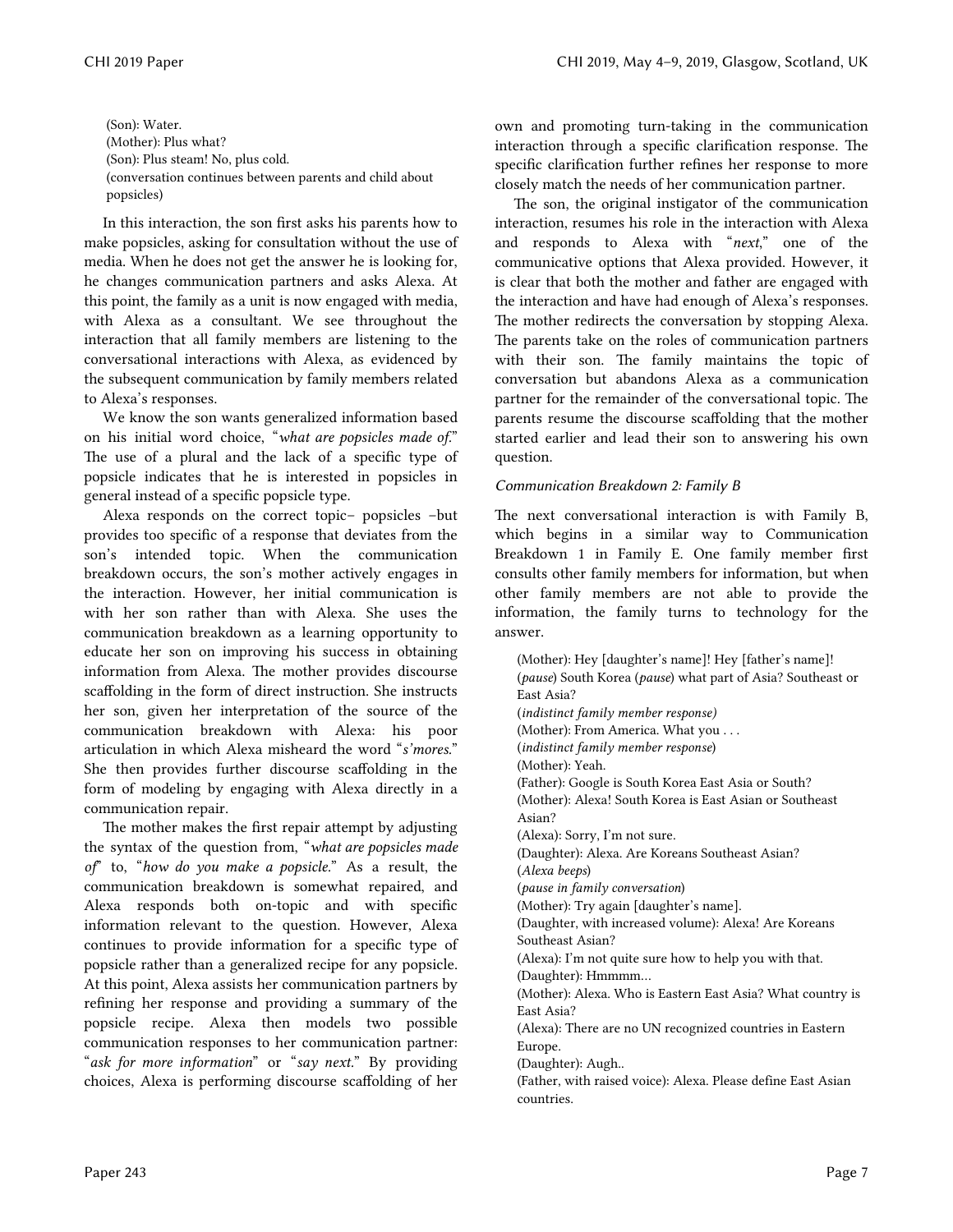(Alexa): This might answer your question. There are five UN recognized countries in Eastern Asia: China, Japan, South Korea, North Korea, and Mongolia. Did that answer your question?

(Mother): Yes.

(Alexa): Thanks for your feedback.

This interaction illustrates multiple types of communication repairs that families in our study used: syntax adjustments, semantics adjustments, changes in volume, changes in prosody, and collaboration with family members. To begin, the mother consults other family members for information, and when they are not able to provide that information, the father suggests the family's go-to information resource: Google. By doing this, the father immediately provides discourse scaffolding and shifts the family's focus to include media. The mother decides to try Alexa first, essentially shifting the family's media attention from Google as a resource to Alexa. The mother's question to Alexa closely follows the syntactical model suggested by the father for the Google search, with an expansion to clarify the last key term "*Southeast Asian*" vs "*South*." This form of question is essentially an either/or type of question, in which the requester provides two options and is looking for a response that fits one of those options. Alexa's response, instead, is a neutral response, "*Sorry, I'm not sure,*" which does not provide her communication partner with any specific information on the cause of the communication breakdown.

The daughter, originally asked as a primary information resource, actively takes part in the conversation with Alexa and takes a turn at repairing the communication breakdown. She uses her mother's query as a foundation for her interaction. The daughter employs contraction by making a syntactical change: deleting the words in the query and thus changing the nature of the question to a yes/no question ("*Are Koreans Southeast Asian?*"). Alexa's response to this question is an extreme version of a neutral response, that of a beep and silence. The family conversation briefly comes to a halt with this response from Alexa, causing a second, and perhaps more dramatic communication breakdown.

After the brief silence, the mother encourages her daughter to try again through direct instruction. At this point, both mother and daughter are actively engaged in jointly repairing the communication breakdown. The daughter employs repetition with increased volume in this conversational repair attempt (the third total conversational repair attempt for the family as a unit). Alexa responds with another neutral response, "*I'm not quite sure how to help you with that.*"

At this point, the mother resumes her original role in communicating with Alexa and attempts the fourth repair. She modifies her daughter's interaction through a combination of expansion and contraction. Utilizing a dramatic syntactic change, she breaks up her original either/or question into two closed ended questions, asking both "who" and "what" questions.

By now, we have seen the original question modified five times by three family members. Each time the question is modified in relation to the prior family member's version of the question. Up to this point, Alexa has provided neutral responses, which resulted in the family collaborating to make a wide variety of repair types. Without any specific responses or actions from Alexa, the family did not have any signposts to guide their repair strategies.

In response to the mother's two closed ended questions, Alexa acts on a misunderstanding. After the fourth repair attempt is unsuccessful, the daughter makes a noise of frustration and at this point the father actively joins the interaction with Alexa for the first time. His interaction indicates that he has been listening to the prior communication attempts between his family and Alexa but has waited to take his turn at communication repair. The father's communication repair employs another syntactic change, as well as increasing his volume. He shifts the question to a specific, closed-ended request: "*Please define East Asian countries.*" He also redirects Alexa from an off-topic response (countries in Eastern Europe) back to the specific topic the family is interested in.

All three family members collaborated to achieve a successful communication interaction with Alexa. Each family member listened to the interaction between Alexa and other family members and adjusted their communication interaction based on the prior interactions. At the end, after providing the desired information, Alexa instigates turn-taking with the family by asking them a question "*did that answer your question?"* The mother, the initiator of the communication interaction, responds to Alexa's question. Alexa responds back to the mother with a statement that concludes the communication interaction on this topic.

### *Communication Breakdown 3: Family D*

Our final collaborative communication repair example is from one of our two bilingual families. We note that this final communication breakdown example is representative of two key themes found across our participant families: children's speech and language development impacting communication with Alexa (captured in multiple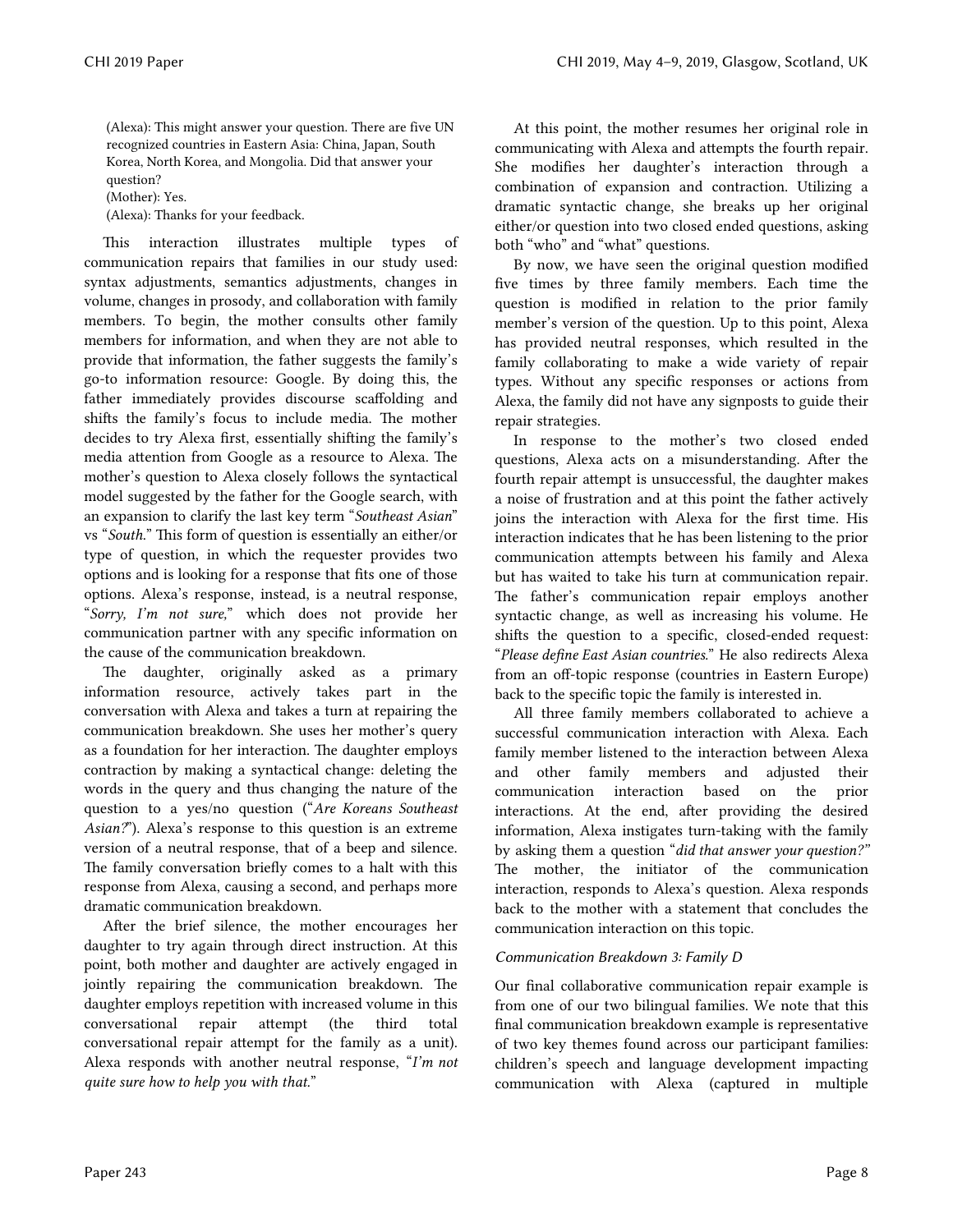instances, but primarily with monolingual children) and Alexa struggling to understand bilingual individuals (also captured in multiple instances, but primarily with adults). Both of these themes were reinforced by family comments during our final interviews. The communication breakdown described below is the only communication breakdown that combined these two themes in one example.

This conversational interaction is from Family D, a family that speaks both English and Spanish in their home. In this example, the family has set up their Echo Dot for the first time and have just completed the guided setup through the Alexa app with the researchers in the room. The mother encourages their 5-year-old to ask a question, but the 5-year-old has trouble with a consistent production of the word "Alexa."

(Mother): It's A (pause) lexa (emphasis on the last two syllables)

(Child): uh (slight pause) leh (pause) ska. Is it going to rain for a little bit or is it going to be sunny for a little bit. (said quickly and quietly), (pause) or both. (no rising intonation at end to indicate a question) (pause and no response from Alexa) (Researcher): That was a good question but it might have been a little too long, too many questions I heard. (Mother): Let's see. (pause) Alexa, is it going to be rainy all day or sunny all day or . . . (recording cut off). (recording resumes with child giggling) (Mother): Alexa, what did I ask you? (Alexa): Sorry, I'm not sure (everyone laughs) (Mother): Alexa, I asked if it was going to rain all day. (Alexa): Probably not. Each day of the next 7 days . . . has at most a 30% chance of rain. (child laughs)

Joint engagement with Alexa is clear for the entirety of the communication interaction, evidenced by the communication partners' reactions to all interactions with Alexa. Initially, the child's mother provides direct instruction to her child on improving the production of the word "*Alexa*." We found that many of the young children in our study struggled with the speech production necessary to make themselves consistently understood by Alexa. Developmentally, children at age 5 can be expected to have difficulty with the consistent production of some sounds, including the /l/ sound and /s/ sound, which are both part of the word "*Alexa*" [44]. Typically developing young bilingual children can be expected to make sound substitutions from one language to another [15]. We see evidence of some of these

developmental speech patterns with the child in Family D in our conversational sample described earlier.

Another theme we find in this example is the linguistic construction of the question the child asks Alexa: "*Is it going to rain for a little bit or is it going to be sunny for a little bit, or both?*" The syntax of the question is complex, asking Alexa three different questions about the weather grouped into one. We also see that the child's use of language does not match Alexa's abilities. This is the first time this child has used a digital home assistant, and the child is most likely unaware of the need to code-switch. Therefore, the researcher provides direct instruction and suggests the child might have asked too many questions at once.

The mother then modifies her child's question, by adjusting the syntax and semantics, to attempt her communication repair. However, Alexa does not respond. The mother then makes another attempt at communication repair by asking Alexa, "*what did I ask you*?" Alexa provides a neutral clarification response. Joint engagement in the interaction is demonstrated by everyone laughing at Alexa's response.

In the final communication repair, the mother significantly modifies both the syntax and semantics of the question to a contracted yes/no question. Alexa then responds appropriately to the question, which ends that specific communication interaction.

## Pragmatics: Code Switching with Alexa

Although we find that most family members in our study are able to adapt communication interactions with Alexa, as evidenced through the multiple types of repair strategies used, not everyone was successful in this process. In particular, children under the age of 5 tended to struggle more than older children and adults. For example, the parents of Family I report that one of their younger children (age 4) would walk up to the Echo Dot and begin talking to Alexa without first addressing her by name. The child would use long sentences and often change topic before Alexa responded. His parents felt that his communication with Alexa was similar to his communication with other people. The parents believed that their son expected Alexa to respond to him like other people do, and they reported that he became frustrated when she did not. In contrast, their older child (age 6) would say Alexa's name and then pause before continuing his communication interaction with her.

It was not only young children that had a difficult time code switching. We find that Alexa did not code switch with family members to craft her communication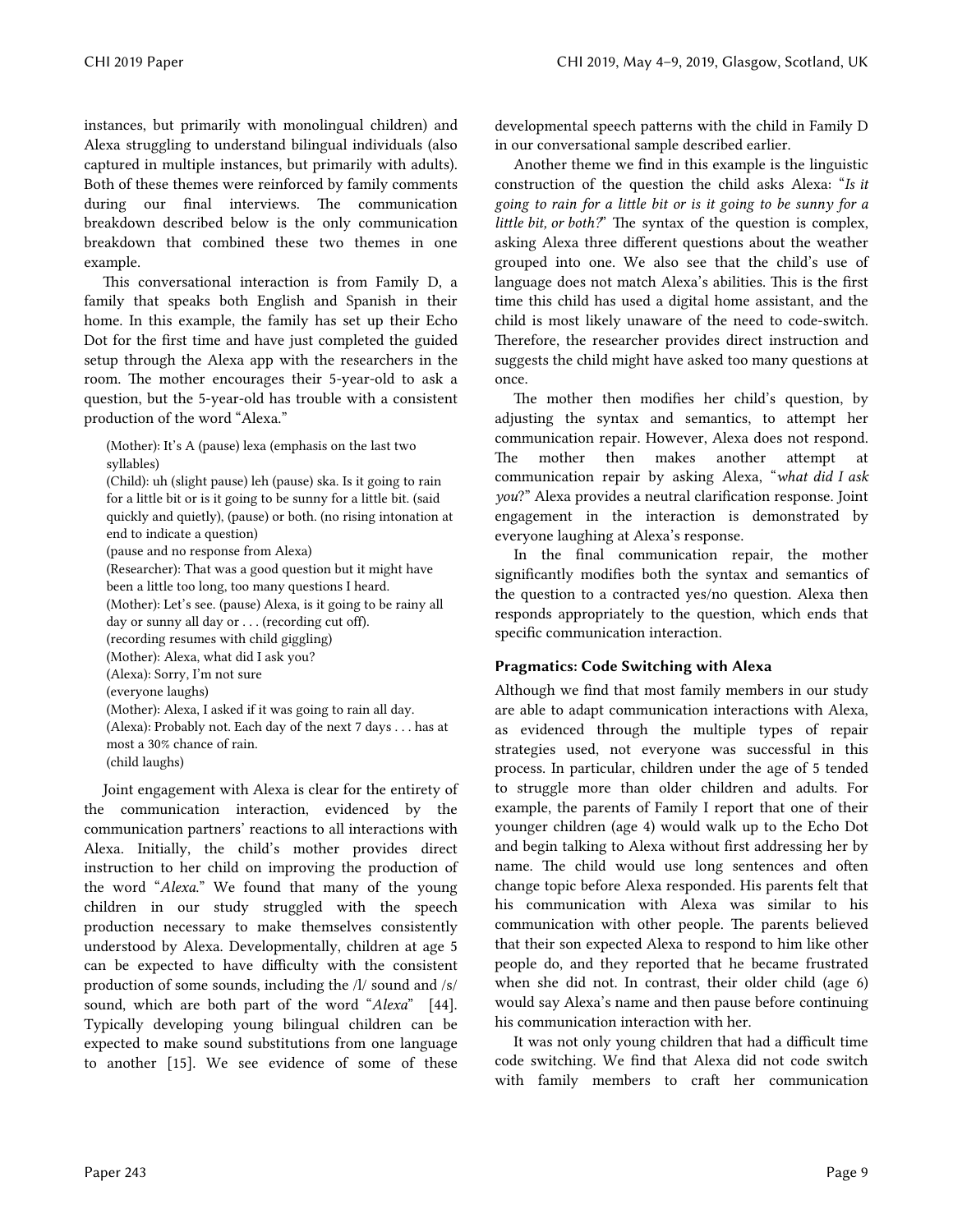interactions to the needs and abilities of the person she was addressing, as evidenced most clearly through the jokes she told. For example, the child in Family J asked Alexa to tell jokes throughout the four-week deployment. She responded with a variety of jokes, such as: "*A man walks into a bar. Crank. It was a heavy metal bar.*" During our final interview with Family J, we asked the mother and child if the jokes Alexa told were appropriate for the child (age 4). The mother replied "*Yeah, there were a couple that [child's name] chuckled at but I don't think she (pause and mother directs question to child) 'do you know why the jokes were funny? Did they make sense to you?*'" The child's response was "*No, I don't know why.*"

Alexa's lack of code switching is not only evident with children. We find that Alexa is unable to code switch with multilingual users. For example, when the mother in Family D says, "*Alexa, play song by Marco Antonio Solis*," producing the singer's name using Spanish phonological processes instead of an English phonetic version of the singer's name. Alexa's response is "*'Unbelieve,' by Andy Groun.*" In this case, Alexa misheard or misunderstood the request because of her inability to code switch to recognize that the requester was using the correct pronunciation for words in another language.

We can think of Alexa as being very literal with communication interactions, which implies a lack of understanding of the social nuances and uses of language, essentially, a deficit in pragmatic skills. An excellent example of Alexa's poor pragmatic skills is with Family A:

(Mother): Alexa, add 157 *(slight pause*) (Alexa): I added 157 to your shopping list. (Mother): Alexa, calculate 157 plus 50 (*pause*) (Alexa): Sorry, I didn't catch that.

Alexa did not understand that the pause in this case was in anticipation of continuing the request. In addition, Alexa did not understand that the semantic modification, from "*add*" to "*calculate*" was intended to provide a definition of the earlier request of the word "*add*." Multiple meanings of words are a challenge for Alexa, and for any communication partner that does not understand the context of the communication interaction. Finally, Alexa failed to recognize the contextual cue that "*157*" was a number and therefore the correct interpretation of "add" is to calculate. A final example of Alexa's inability to code switch is when the child in Family J asks Alexa to count to 10 in Spanish. Alexa responds by translating the word "*count*" from English to Spanish.

## 5 DISCUSSION

Currently, the burden of repairing communication breakdowns with Alexa lies with family members. Repairing communication breakdowns with Alexa can take a great deal of effort on the part of multiple family members, and in some cases, might lead to abandonment. Our findings reinforce Suchman's suggestion from 1987: designers of machines should focus on designing for collaboration between the user and the machine to achieve mutual understanding [39]. To alleviate the burden on family members, and to increase chances of successful conversational repairs, we recommend that digital home assistants are designed with a focus on improving communication repair strategies.

## Digital Code Switching for Human Interaction

Understanding the communicative context and the communication partners involved in a conversation incorporates the field of pragmatics [35,36]. To improve communication repair strategies, knowledge of the context and the communication partner is extremely helpful, allowing digital home assistants to artificially code switch as needed. We acknowledge that Alexa (the Echo Dot) is a machine, and does not have pragmatic skills; however, it may be possible to build on the concept of code switching to design more appropriate interactions between digital home assistants and humans. Designers who are mindful of the varied skill levels and communication styles of family members can improve digital assistants' abilities to repair communication breakdowns. Younger children have difficulty with certain sounds and sound combinations [44], and they tend to use repetition as an initial communication repair strategy [25]. If designers imbued voice assistants with the skills to identify that a communication partner is a young child, and therefore is likely to use repetition as a repair strategy and likely to have imprecise speech, a digital home assistant can provide more specific communication feedback to collaborate on the communication repair. One way in which the specific feedback can be helpful is through the form of discourse scaffolding.

## Discourse Scaffolding and Specific Clarification Responses

Our findings demonstrate how parents use discourse scaffolding to direct their child's communication interactions. With a designed ability to code-switch, Alexa can do the same, based on recognizing cues from the human communication partner. Developing discourse scaffolds is an expansion of some basic functions that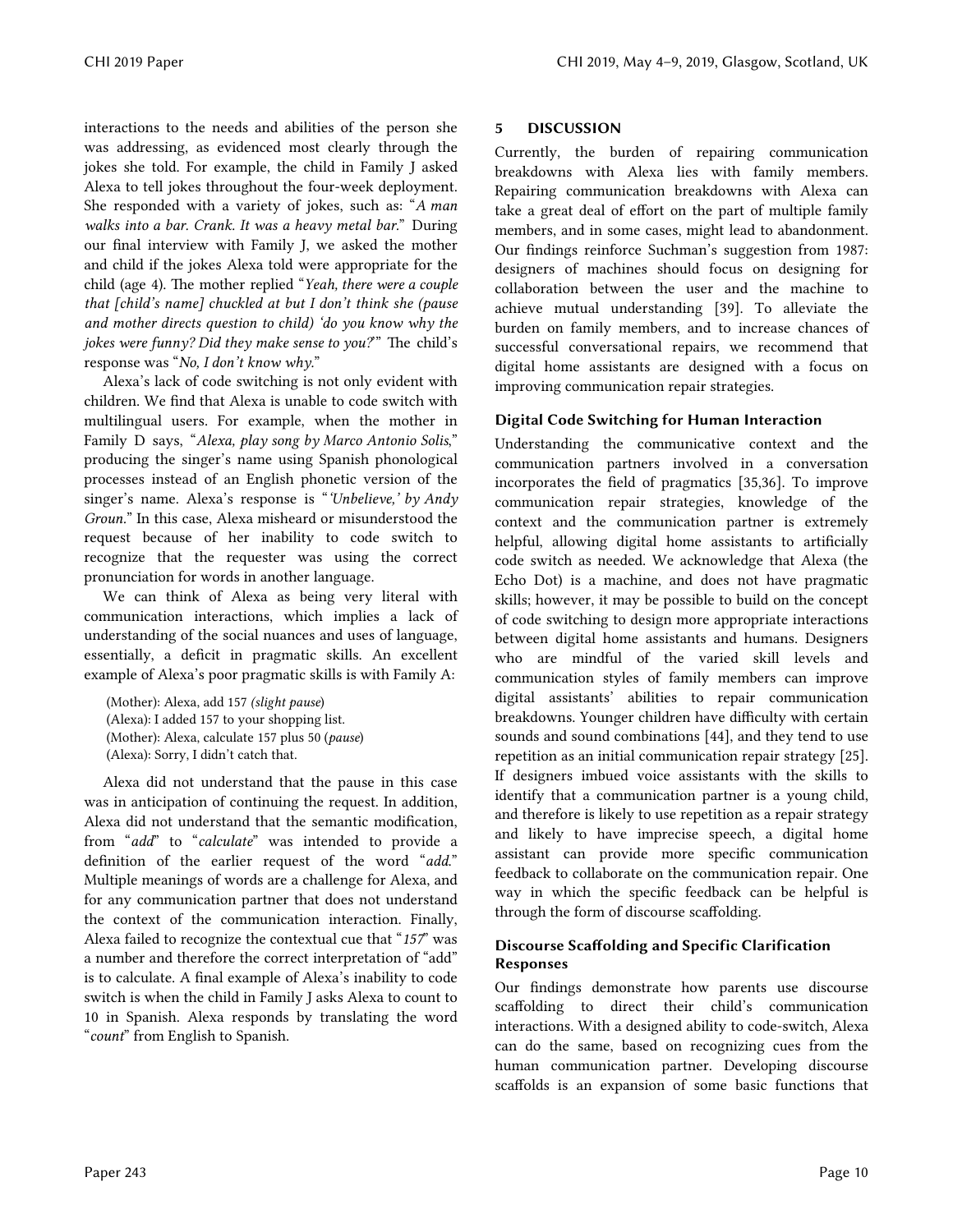Alexa already has, such as performing specific clarification responses like, "*Do you mean 10:45 in the morning or the evening?*" By developing the ability to code switch, Alexa can apply directive discourse scaffolding to a greater variety of communication interactions, based on her understanding of the context and her communication partner. For example: Alexa could identify repetition and imprecise speech and respond with, "*I'm not quite sure what you're asking. Can you tell me just the key word of what you want?*"

Other work in the area of conversational interfaces has made similar suggestions for conversational agents to provide cues and prompts to collaborate with their human conversational partners [9,12,19,34,43]. Here, we further suggest that the constructs of discourse scaffolding and code switching could be productively applied to the design of digital assistants. Discourse scaffolding can be applied to any conversational partner (adult or child), and through code switching, customized to provide the level of support that is appropriate for the specific conversational partner. Our close analysis of conversational breakdowns and repairs with family members provides an initial guide for developers to design conversational strategies which incorporate code switching and discourse scaffolding.

We realize that the application of code switching may inadvertently create new miscommunications between Alexa and her communication partners. Alexa might misidentify an adult using repetition and talking while chewing gum as following the same patterns as a young child. However, the use of specific clarification responses provides more signposts for communication repairs than neutral clarification responses. If Alexa makes a mistake, it is easier for her human communication partner to identify the cause and make the repair with specific responses. Ideally, the responses from her human communication partner allow Alexa to learn her communication partner's speech patterns over time, making code switching easier, and increasing the accuracy of communication responses.

# Promoting Family Engagement and Communication

Based on our findings, we see how the concept of joint media engagement [40] is useful for designers to consider when creating applications and skills for digital home assistants. Due to the conversational nature of the interaction, other people in the immediate environment listen to and engage in communication with digital home assistants when there is a communication breakdown, both at home and in other social settings [33,34]. Designers of digital home assistants can capitalize on this knowledge and engage families in positive, joint interactive experiences, even when only one family member initially engages with the digital home assistant. We saw from our participant families that some family members did not engage immediately with Alexa until other family members had engaged in multiple interaction attempts. For example, when designing an Alexa skill for multiple players, such as a game or competition, family members might be encouraged to join in midway through: "*Is there anyone else who can jump in and help?*"

Utilizing the concept of joint media engagement, digital home assistants can simultaneously build their own pragmatic skills while assisting family members with their own conversational skills. If the digital home assistant is transparent about the nature of the communication breakdown, it can increase family members' own awareness of their communication skills. In this way, the digital home assistant can model meta-pragmatic skills, in which people talk about their own social use of language and their understanding of the social use of language [41]. Digital home assistants have the potential to become communication facilitation tools for communication both between family members and between family members and the digital home assistant.

Based on our analysis of diverse families' communication breakdowns and repairs with Alexa, we find many opportunities to support the growth of Alexa's communication skills. We particularly want to emphasize the potential for digital home assistants to assist their human communication partners in repairing communication breakdowns. Our interactions with technology have radically changed since Suchman's work in 1987, however, the hurdle of overcoming communication breakdowns remains the same [39]. Voice interfaces provide a unique opportunity for technology to take on the burden of developing a shared understanding with their human communication partners.

# Limitations

The corpus of communication interactions analyzed for this study is a subset of the total communication interactions captured and likely excludes additional examples of communication breakdowns and repairs. Our findings are also limited in that some families expressed an awareness of needing to "use" the Echo Dot during the study, and this may have perpetuated their attempts to repair communication breakdowns with Alexa. To mitigate that effect, our corpus includes communication breakdown segments that occurred throughout the fourweek study period. Our sample is also limited to 10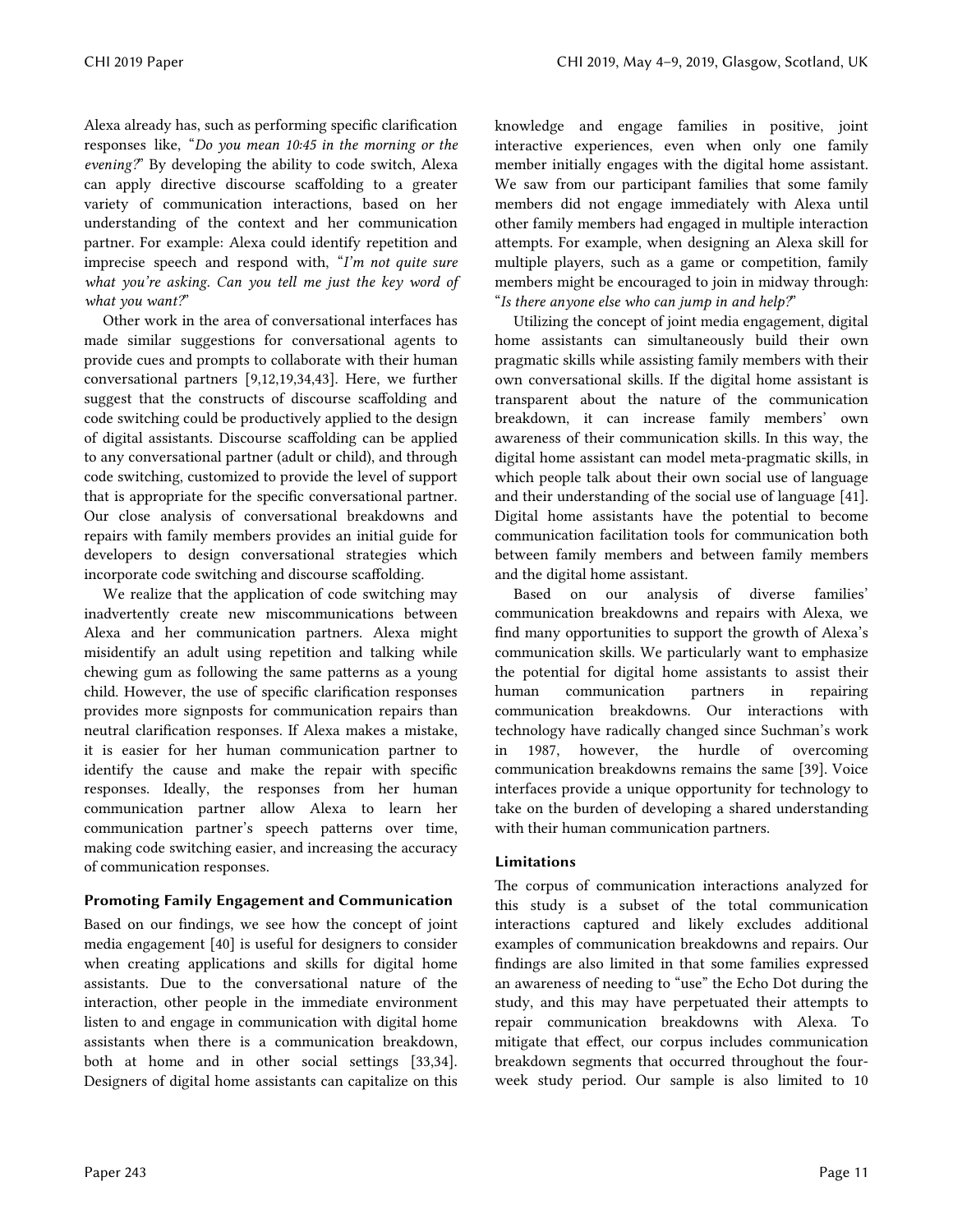families in one area of the United States. Future work remains to conduct a larger scale analysis of families in different regions with a broader range of language and dialectical differences.

#### 6 CONCLUSION

The burden of repairing communication breakdowns between humans and technology continues to rest with humans. Our findings highlight how families collaborate in a variety of ways to repair communication breakdowns with digital home assistants, often requiring multiple repair attempts with more than one family member trying to successfully communicate with Alexa (the conversational name used with the Echo Dot). While Alexa makes some attempts to repair communication breakdowns through specific clarification responses, neutral clarification responses are far more common, which do not aid in helping the human communication partner repair the breakdown.

We turn back to 1987 and Suchman's guidance that designers focus on improving how technology can promote shared understanding with their human communication partners. Rather than trying to anticipate a user's needs, the digital home assistant can promote conversational collaboration through improvements in repairing communication breakdowns. To this end, we suggest that designers incorporate specific processes which promote the artificial pragmatic skills of digital home assistants. Improving technology's ability to identify their human communication partners and to provide specific clarification responses will ultimately improve the ability for humans and machines to collaborate towards shared understanding in their conversational interactions.

#### ACKNOWLEDGMENTS

This research was funded, in part, by a grant from Mozilla. We also want to acknowledge our appreciation of the speechlanguage pathologists who we consulted for validity checks of our coding for communication repair types: Teresa Fleck, a practicing SLP of 20 years, and Victoria Lai, an SLP and researcher. We also appreciate the transcription and administration support of Bella Chiu, Yini Guan, Leanne Liu, Sharon Heung, Ashley Boone and Kate Yen. Finally, we sincerely thank the participant families, without whom this research would not be possible.

#### REFERENCES

- [1] Linda Bell and Joakim Gustafson. Interaction with an Animated Agent in a Spoken Dialogue System. Retrieved September 13, 2018 from https://www.speech.kth.se/august/eur99\_augdata.html
- [2] D. Bohus and A.I. Rudnicky. 2001. Modeling the cost of misunderstanding errors in the CMU Communicator dialog system. In *IEEE Workshop on*

*Automatic Speech Recognition and Understanding, 2001. ASRU '01.*, 252–255. DOI:https://doi.org/10.1109/ASRU.2001.1034635

- [3] Dan Bohus and Eric Horvitz. 2009. Open-world dialog: Challenges, directions, and prototype. In *Proceedings of IJCAI'2009 Workshop on Knowledge and Reasoning in Practical Dialogue Systems*.
- [4] Dan Bohus and Eric Horvitz. 2011. Multiparty Turn Taking in Situated Dialog: Study, Lessons, and Directions. In *Proceedings of the SIGDIAL 2011 Conference* Retrieved from http://dl.acm.org/citation.cfm?id=2132890.2132903
- [5] Holly P. Branigan, Martin J. Pickering, Jamie Pearson, and Janet F. McLean. 2010. Linguistic alignment between people and computers. *J. Pragmat.* 42, 9 (September 2010), 2355–2368. DOI:https://doi.org/10.1016/j.pragma.2009.12.012
- [6] Bonnie Brinton, Martin Fujiki, Diane Frome Loeb, and Erika Winkler. 1986. Development of conversational repair strategies in response to requests for clarification. *J. Speech Hear. Res.* 29, 1 (March 1986), 75–81. DOI:https://doi.org/10.1044/jshr.2901.75
- [7] Antony Bryant and Kathy Charmaz. 2007. *The SAGE handbook of grounded theory*. London: SAGE Publications, London.
- [8] Li-Rong Lilly Cheng. 2007. Codes and Contexts: Exploring Linguistic, Cultural, and Social Intelligence. *ASHA Lead.* 12, 7 (May 2007), 8–33. DOI:https://doi.org/10.1044/leader.FTR2.12072007.8
- [9] Yi Cheng, Kate Yen, Yeqi Chen, Sijin Chen, and Alexis Hiniker. 2018. Why Doesn'T It Work?: Voice-driven Interfaces and Young Children's Communication Repair Strategies. In *Proceedings of the 17th ACM Conference on Interaction Design and Children* (IDC '18), 337–348. DOI:https://doi.org/10.1145/3202185.3202749
- [10] Benjamin R. Cowan, Nadia Pantidi, David Coyle, Kellie Morrissey, Peter Clarke, Sara Al-Shehri, David Earley, and Natasha Bandeira. 2017. "What Can I Help You with?": Infrequent Users' Experiences of Intelligent Personal Assistants. In *Proceedings of the 19th International Conference on Human-Computer Interaction with Mobile Devices and Services* (MobileHCI '17), 43:1– 43:12. DOI:https://doi.org/10.1145/3098279.3098539
- [11] John W. Creswell. 2018. *Qualitative inquiry & research design: choosing among*
- *five approaches* (Fourth edi ed.). SAGE, Thousand Oaks, CA. [12] Stefania Druga, Randi Williams, Cynthia Breazeal, and Mitchel Resnick. 2017. "Hey Google is It OK if I Eat You?": Initial Explorations in Child-Agent<br>Interaction. In *Proceedings of the 2017 Conference on Interaction Design and*<br>*Children* (IDC '17), 595–600. DOI:https://doi.org/10.1145/3078072.308
- [13] Paula B. García, Lori Leibold, Emily Buss, Lauren Calandruccio, and Barbara Rodriguez. 2018. Code-Switching in Highly Proficient Spanish/English Bilingual Adults: Impact on Masked Word Recognition. *J. Speech Lang. Hear. Res.* (August 2018), 1–11. DOI:https://doi.org/10.1044/2018\_JSLHR-H-17-0399
- [14] Catherine Garvey. 1975. Requests and responses in children's speech\*. *J. Child Lang.* 2, 1 (April 1975), 41–63. DOI:https://doi.org/10.1017/S030500090000088X
- [15] Christina E. Gildersleeve-Neumann, Ellen S. Kester, Barbara L. Davis, and Elizabeth D. Peña. 2008. English Speech Sound Development in Preschool-Aged Children From Bilingual English–Spanish Environments. *Lang. Speech Hear. Serv. Sch.* 39, 3 (July 2008), 314–328. DOI:https://doi.org/10.1044/0161- 1461(2008/030)
- [16] Alexis Hiniker, Bongshin Lee, Kiley Sobel, and Eun Kyoung Choe. 2017. Plan & Play: Supporting Intentional Media Use in Early Childhood. In *Proceedings of the 2017 Conference on Interaction Design and Children* (IDC '17), 85–95. DOI:https://doi.org/10.1145/3078072.3079752
- [17] Yvette D. Hyter. 2007. Pragmatic Language Assessment: A Pragmatics-As-Social Practice Model. *Top. Lang. Disord.* 27, 2 (April 2007), 128–145. DOI:https://doi.org/10.1097/01.TLD.0000269929.41751.6b
- [18] Sharon L. James. 1990. *Normal Language Acquisition*. Allyn & Bacon, Incorporated.
- [19] Jiepu Jiang, Wei Jeng, and Daqing He. 2013. How Do Users Respond to Voice Input Errors?: Lexical and Phonetic Query Reformulation in Voice Search. In *Proceedings of the 36th International ACM SIGIR Conference on Research and Development in Information Retrieval* (SIGIR '13), 143–152. DOI:https://doi.org/10.1145/2484028.2484092
- [20] Alan Kennedy, Alan Wilkes, Leona Elder, and Wayne S. Murray. 1988. Dialogue with machines. *Cognition* 30, 1 (October 1988), 37–72. DOI:https://doi.org/10.1016/0010-0277(88)90003-0
- [21] Margaret Lahey. 1988. *Language Disorders and Language Development* (1 edition ed.). Pearson, New York: London.
- [22] M. Lohse, K. J. Rohlfing, B. Wrede, and G. Sagerer. 2008. "Try something else!" — When users change their discursive behavior in human-robot interaction. In *2008 IEEE International Conference on Robotics and Automation*, 3481–3486. DOI:https://doi.org/10.1109/ROBOT.2008.4543743
- [23] Ewa Luger and Abigail Sellen. 2016. "Like Having a Really Bad PA": The Gulf Between User Expectation and Experience of Conversational Agents. In Proceedings of the 2016 CHI Conference on Human Factors in Computing Systems (CHI '16), 5286–5297. DOI:https://doi.org/10.1145/2858036.2858288
- [24] Barbara G. MacLachlan and Robin S. Chapman. 1988. Communication Breakdowns in Normal and Language Learning-Disabled Children's